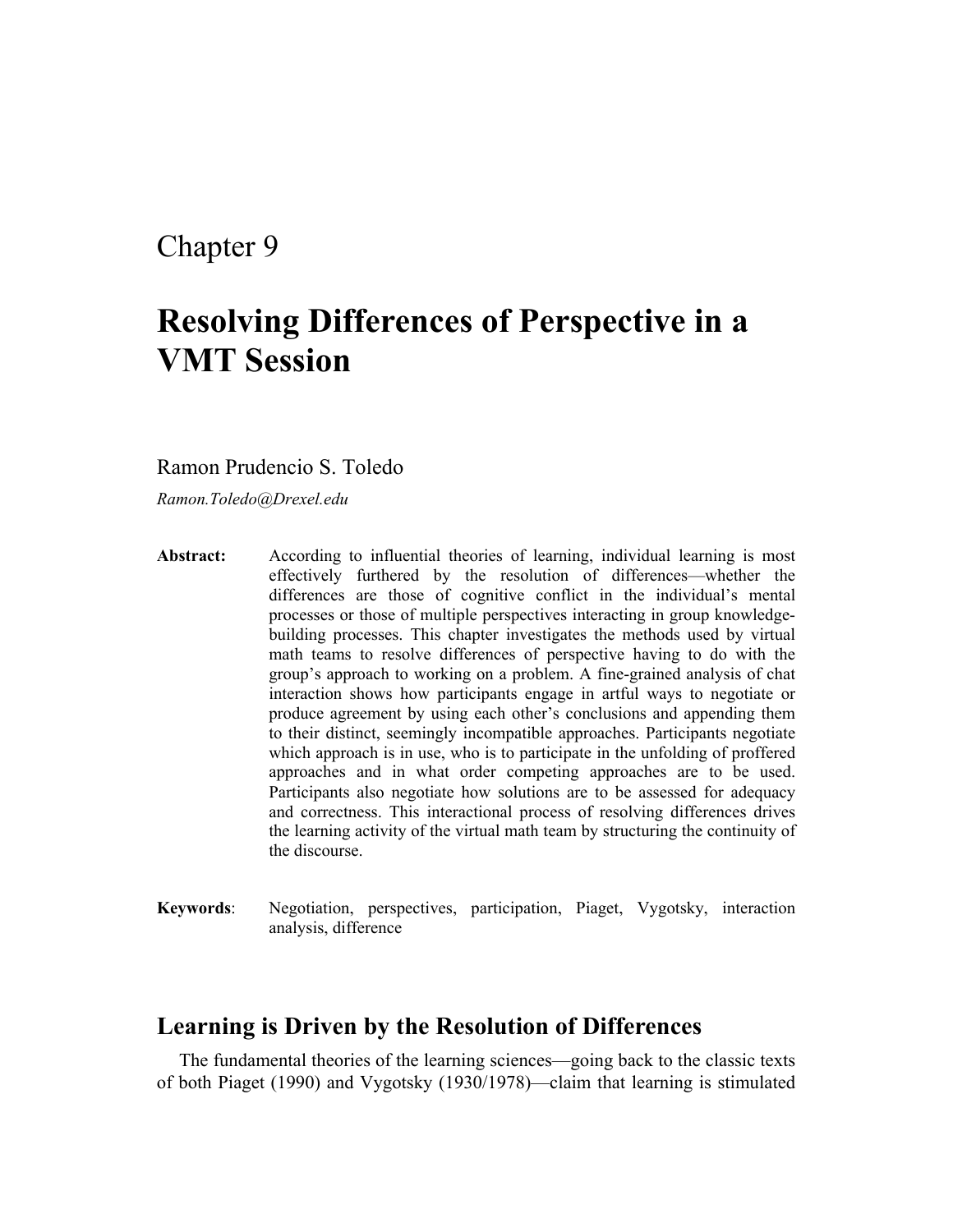by an optimal level of differences among conflicting perspectives on a topic. Modern versions of learning theory refer to this claim as "cognitive conflict"—in the sociocognitive psychological tradition focused on individual cognition (Perret-Clermont & Schubauer-Leoni, 1981)—and as the "inter-animation of perspectives"—in the socio-cultural dialogical tradition focused on collaborative small-group cognition (Wegerif, 2007).

While there is widespread agreement on the importance of resolving differences for stimulating learning, there has been little analysis to date of the mechanisms by which differences of approach to topics or problems are resolved. The exploration of such mechanisms requires new qualitative research. It is hard to explore scientifically the resolution of differences in the minds of individuals. However, the resolution of differences within small groups may be observable in traces of their communication and interaction. The VMT Project provides a naturalistic experimental environment that was designed and instrumented to capture the interactions of small groups of students faced with collaborative learning tasks. Moreover, this environment is an online synchronous environment—a type of learning context which has great potential for the future of education, but which is not yet adequately understood (Stahl, 2006).

This chapter will identify excerpts from a VMT session in which multiple, conflicting approaches to problem definition and/or solution are proposed by the participating students. It will analyze these excerpts to determine the methods or mechanisms by which conflicts are resolved in the chat interactions. The findings will contribute to an understanding of the mechanisms by which differences are resolved in this case study. These findings will not only confirm that problem solving in such a context is driven by the resolution of differences or conflicts in approach, but will specify some of the ways in which such resolution takes place.

The analysis of the processes through which differences are resolved will demonstrate that the interaction of the students is driven forward (posting by posting) by the conflict between their different approaches and their attempts to resolve this conflict. A new posting accepts what was proposed by a previous posting and tries to re-situate it in the new poster's perspective. In the end, the group solves its problem as a result of such back-and-forth motion across differences.

### **Negotiation in Problem Solving**

Participants in group problem-solving sessions engage in a number of activities such as framing the problem or problems, discussing and assessing approaches, executing these approaches and assessing their results as part of performing the activity described as a "problem-solving session." Whether the problem solving is done face-to-face or through computer-mediated communication, as long as there are multiple participants with their respective approaches, procedures and assessment methods, there will need to be some degree of negotiation. Negotiation, defined as "a discussion intended to produce agreement" or as "the activity or business of coming to an agreement" is a key activity in most group problem solving.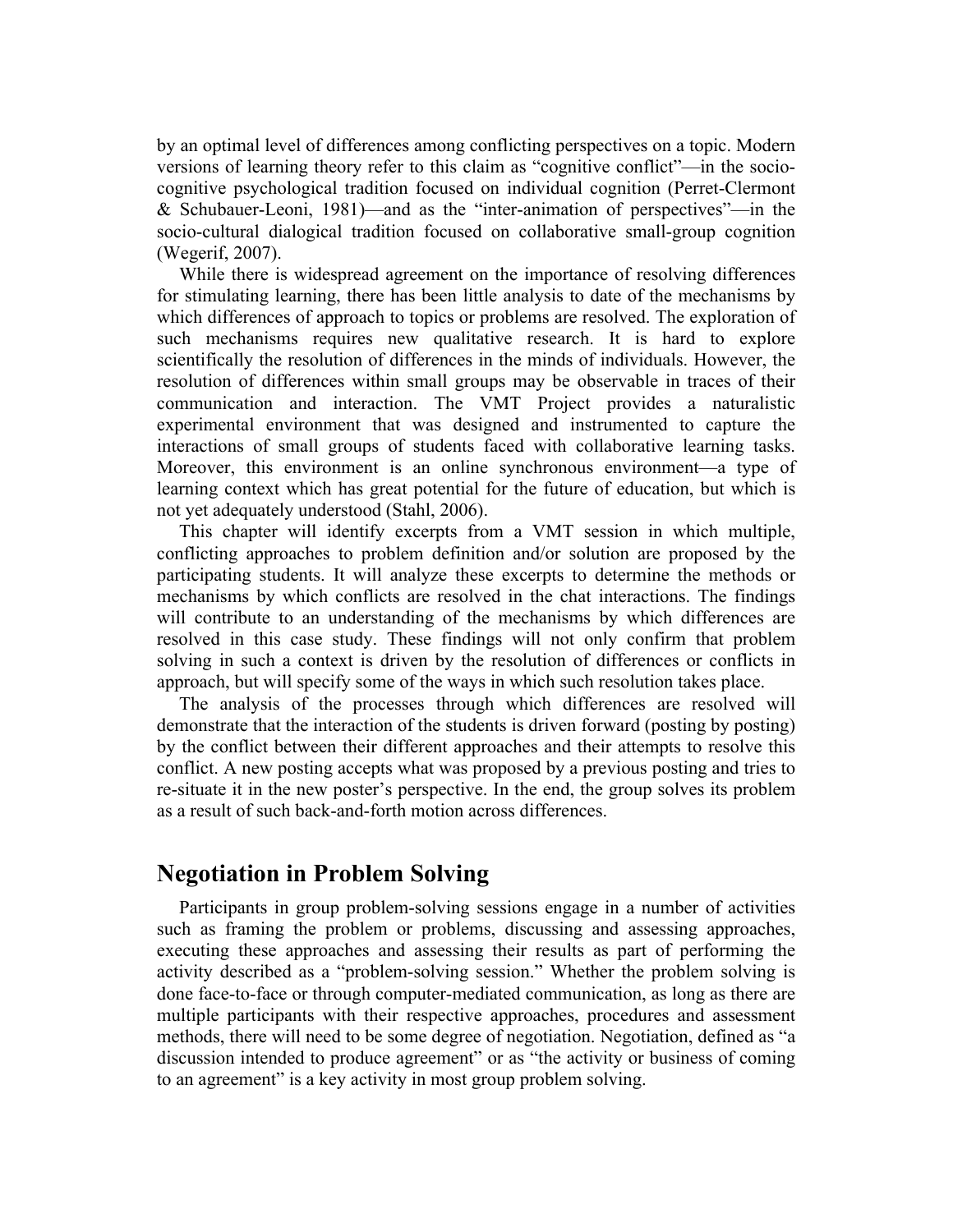As a focus of research, negotiation has often been examined under theories of communication. This has certainly been the case in comparisons between face-toface and computer-mediated negotiation in research built on theories of communication such as the media richness theory and media synchronicity theory. *Media richness theory* attempts to explain how the form and flow of information may impact understanding, especially through the reduction of uncertainty and equivocality (Daft & Lengel, 1986). It proposes that negotiation would be more difficult to conduct, the more impoverished the communication medium is. Consequently, face-to-face negotiation would be described as easier to conduct than computer-mediated negotiation performed through text messages. *Media synchronicity theory* proposes that communication effectiveness is influenced by matching the media capabilities to the needs of the fundamental communication processes, called conveyance and convergence (Dennis & Valacich, 1999). It identifies a set of five media capabilities considered important to group work because these are the capabilities an online environment would require for it to be suitable for the negotiation required for collaborative problem-solving.

Negotiation is studied under theories of learning and under the approaches to learning based on them, as negotiation is seen to be important in the interactions of groups engaged in learning. In the theory of learning called *social constructivism*, knowledge is seen to be socially co-constructed through negotiation before it can be internalized by children (Vygotsky, 1930/1978, p. 90). In the theory of *distributed cognition*, knowledge is co-constructed by interactions among people and their shared artifacts, including prominently by means of negotiation practices that result in establishing common ground for understanding (Stahl, 2006, p. 183). A theory and approach to learning such as *situated learning* views learning in terms of changing relations within the community of practice, where knowledge is negotiated interactively and through co-construction (Lave & Wenger, 1991). In distance education, negotiation brings different people's ideas together, thus making sustained, in-depth knowledge building possible (Wegerif, 2006).

Negotiation is also studied for its role in the dynamics of small problem-solving groups within *socio-cognitive* theory (Beers, Boshuizen & Kirschner, 2003). In such groups, important differences among participants' individual representations converge in a shared representation through negotiation. Prior to negotiating a shared representation to come to a solution, teams need to detect differences in individual representations. Two parts in negotiation are described, a process of negotiation of meaning and a process of negotiation of position.

### **The Mutual Impact of Computer Support and Negotiation**

The field of CSCL is especially interested in negotiation in collaborative learning (Stahl, 2006, ch. 8). The question of how computers may facilitate support for problem-solving is not only a theoretical problem but a practical one as well (Kirschner, Buckingham Shum & Carr, 2003; Koschmann, 1996). The literature includes not only studies on how computer support may affect negotiation but also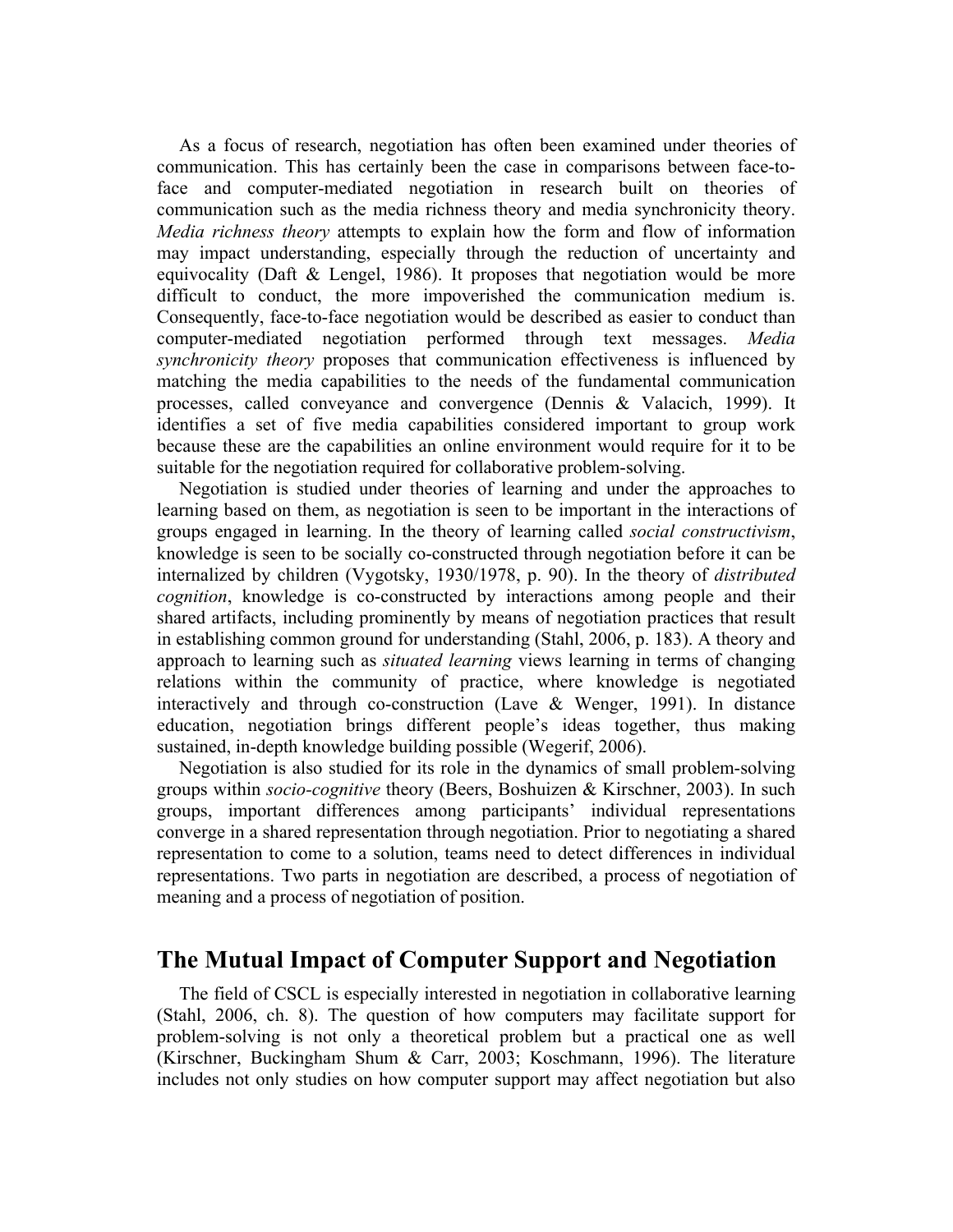how a group engaged in negotiation may use available computer support. Systems may consciously follow particular theories in their design. For example, designs that follow the rubrics of flexible structuring are intended to structure interactions. *Flexible structuring* operationalizes its design approach by (a) providing a restricted set of communicative acts that can be used in the interaction, without necessarily enforcing their use in given contexts, and (b) providing flexible constraints and guidance on the use of certain communicative act sequences in specific dialogue contexts (Baker & Lund, 1997).

Literature associating negotiation and problem-solving is frequently linked with the effort to find how computers may support negotiation. For example, an overview proposed by Lim & Benbasat proposes that "the use of computer support will have much to offer in terms of compensating negotiators with what they lack in conducting rational negotiations, that is, higher information-processing capabilities and capacities" (1993, p. 32). Other studies discuss negotiation in the context of how groups and individuals behave in a computer-mediated collaborative work setting. Thus group activity during which negotiation takes place may be analyzed from three perspectives; namely, (i) a group's performance in reference to other groups, (ii) each member in reference to other members of the group, (iii) the group by itself. Such a study may seek to characterize group and individual behavior in a collaborative setting through a set of attributes which would enable the identification of collaborative activity that leads to negotiation toward a shared understanding (Barros & Verdejo, 2000). Related studies show how computer-mediated communication affects group negotiation. Negotiators' performances in terms of negotiation process and outcome are affected by the communication medium; faceto-face and computer-mediated communication are compared to each other (Rhee et al., 1995). Studies which focus on specific communication tools such as chat, may explore the interaction between the richness of communication (Daft & Lengel, 1986; Kock, 2001; 2004; 2005) and its impact on the recipient of the communication (Spencer & Hiltz, 2003). Conversely, groups engaged in collaborative problem-solving may use the affordances of computers in ways unforeseen by the designers of these affordances.

### **A Research Challenge**

When problem-solving is done face-to-face by a group, participants demonstrate to other participants how they define, understand and solve the problem (Herring, 2001). Participants make visible to each other what, how and when they are thus engaged in problem solving, even if what is demonstrated is incomplete or inaccurate. Making the process visible is necessary to enable other participants to concur, disagree, modify or contribute in some way to the definition, understanding and solution of the problem. In a face-to face situation, making visible may involve both spoken word and physical gesture. When problem-solving is done online, participants see only what the computer application that they are using allows them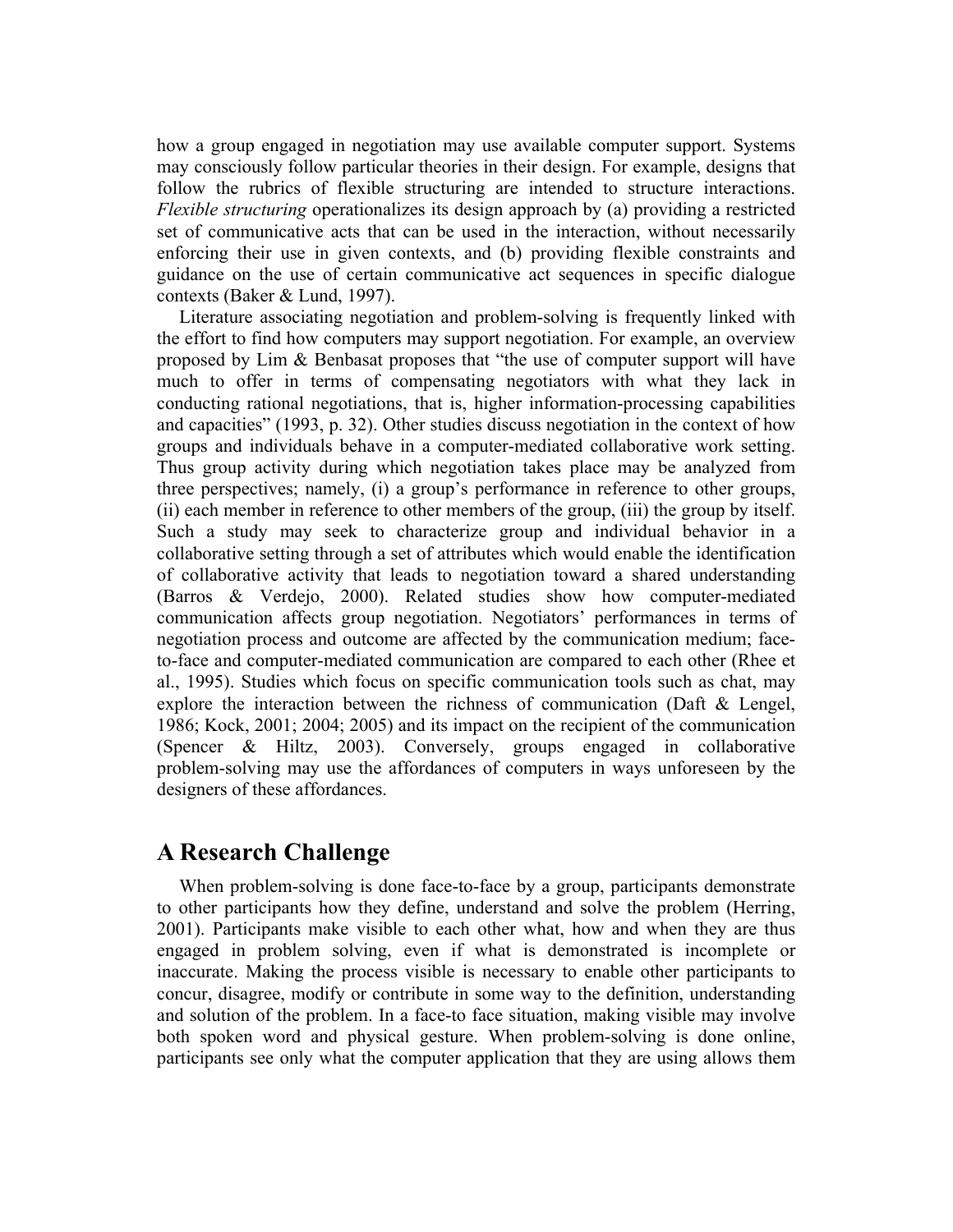to see. Whatever is seen, heard or read by each participant is dependent on the features of the application being used.

Though participants in a synchronous online collaborative problem-solving session make their knowledge visible in order to make it possible to collaborate, there is no a guarantee that it is immediately possible to determine how participants negotiate the definition, understanding and solution of a problem they are solving. Participants may move in and out of negotiation mode seamlessly without being consciously aware that they do so. It is not even known how different their viewpoints are; what is hoped for is that after their problem-solving session, their shared output is greater than the sum of their contributed viewpoints and that they have, as a group, reached greater convergence.

*To describe negotiation then means to see how participants produce agreement through the tools available to them*. This entails a fine-grained analysis of the postings produced by the participants in the course of their online synchronous problem-solving session. The paucity of research which documents how negotiation is achieved in a collaborative online synchronous problem-solving session is a motivation for this exploratory study to describe negotiation as it is experienced and recognized by a problem-solving group.

In this chapter, we will be investigating negotiation in small-group online interaction. Through a detailed analysis of an excerpt from an online chat among three middle-school students, we will develop a notion of negotiation as the interactive production of agreement within a small group. Such negotiation can include the negotiation of the approach to joint problem solving, negotiation of the sequencing of multiple approaches, the negotiation of contributions to unfolding the approaches and negotiation of changing modes of participation. The analysis of negotiation in this excerpt will indicate how important negotiation is to the accomplishment of collaborative work and will note the peculiarities of such negotiation in a CSCL context.

#### **Data and Methodology**

We will describe how participants in a problem-solving session negotiate the definition, understanding and solution of the problem presented to them in the online environment. By using the actual log of an interaction, we seek to understand negotiation by seeing how it proceeds as experienced by students in a setting similar to a collaborative classroom (as opposed to a controlled laboratory). We use a method of analysis developed from conversation analysis (Sacks, 1962/1995; Sacks, Schegloff & Jefferson, 1974). Just as conversation analysis has been used to analyze different aspects of plea bargaining (Maynard, 1984), negotiation in the workplace (Firth, 1995) as well as the discussion and assessment of a theory in a problem-based learning group (Glenn, Koschmann & Conlee, 1999), a method based on it can be used to analyze negotiation in chat. At face value, chat seems similar to conversation (O'Neill & Martin, 2003; Zitzen & Stein, 2004), but is different from it in important ways (van Bruggen, Kirschner & Jochems, 2002; Vronay, Smith & Drucker, 1999).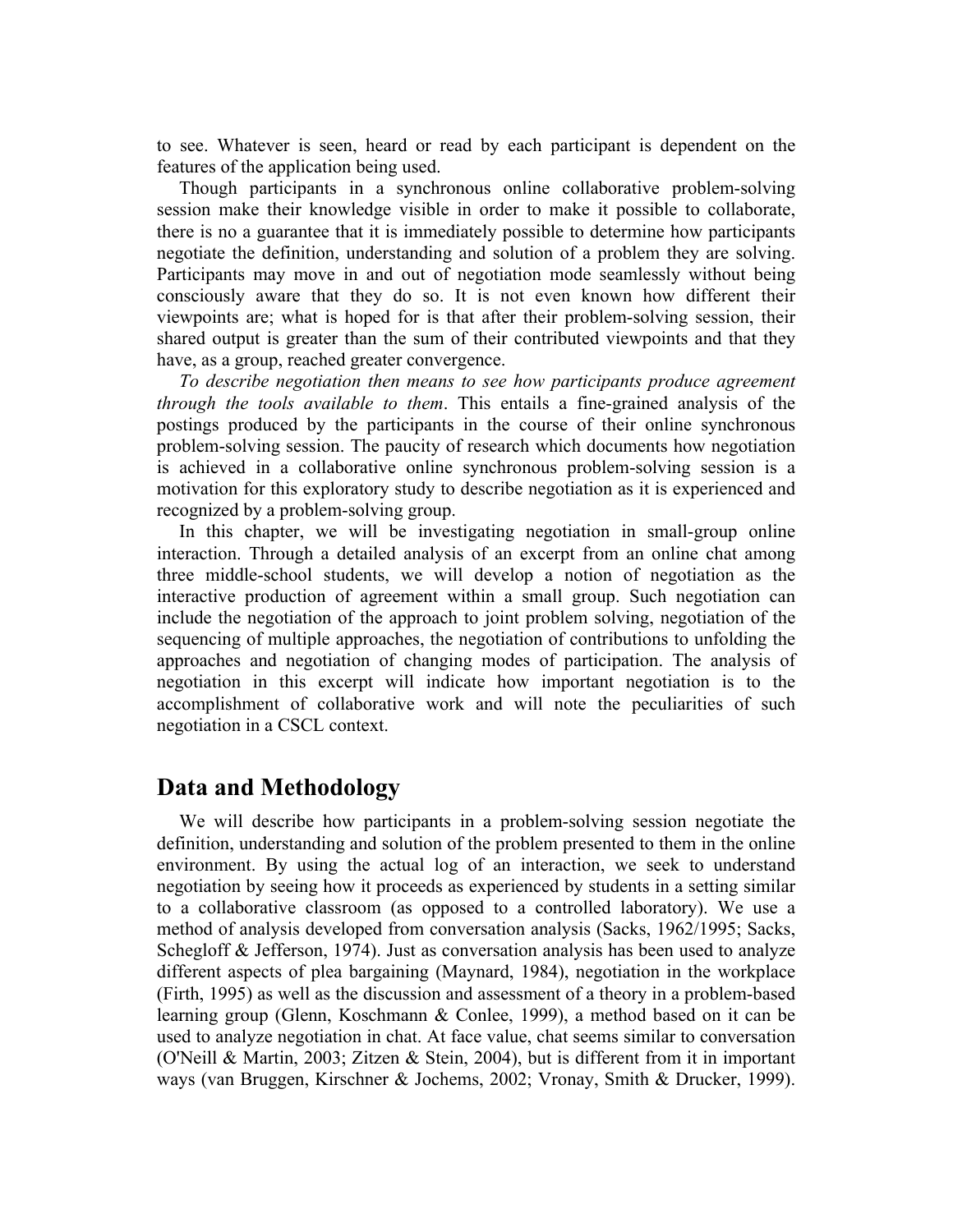Through this method, we describe how the chat participants initiate negotiation, recognize each other's contributions and negotiate how each other's contributions contribute to a solution, and how a solution is negotiated.

This analysis will be conducted through a description of the interaction of the participants as they conduct their negotiation in the course of their online synchronous mathematics problem-solving and engage in the "members" methods for making those same activities "visibly-rational-and-reportable-for-all-practical purposes, i.e., 'accountable,' as organizations of commonplace everyday activities" (Garfinkel, 1967, vii).

### **Analysis of Logs**

The excerpt we are going to look at comes from an AOL Instant Messenger (AIM) log of PoW-wow 10, conducted in the first year of the VMT Project. Prior to the session, the three participants—Mario, Alice and Fatima (*names anonymized*) had an opportunity to look at the problem beforehand, but it is not known if any of them had actually solved the problem individually prior to the collaborative problemsolving session. The participants, who described themselves as middle-school students, knew nothing about each other. They were instructed that the moderator's role is restricted to helping them to use AIM and to post any drawings or images the participants may produce (line 011 in Log 9-1). Figure 9-1 shows the problem as it was displayed.



*Figure 9-1. The perimeter-of-an-octagon problem.* 

The interaction recorded in Log 9-1 is preceded by about a minute of introductions. For the next four minutes, the participants negotiate the allocation of participation, the resources that they will use and how to approach the problem using the resources that they have. By line 027, the participants agree on who the participants are and the resources available to them, namely the problem statement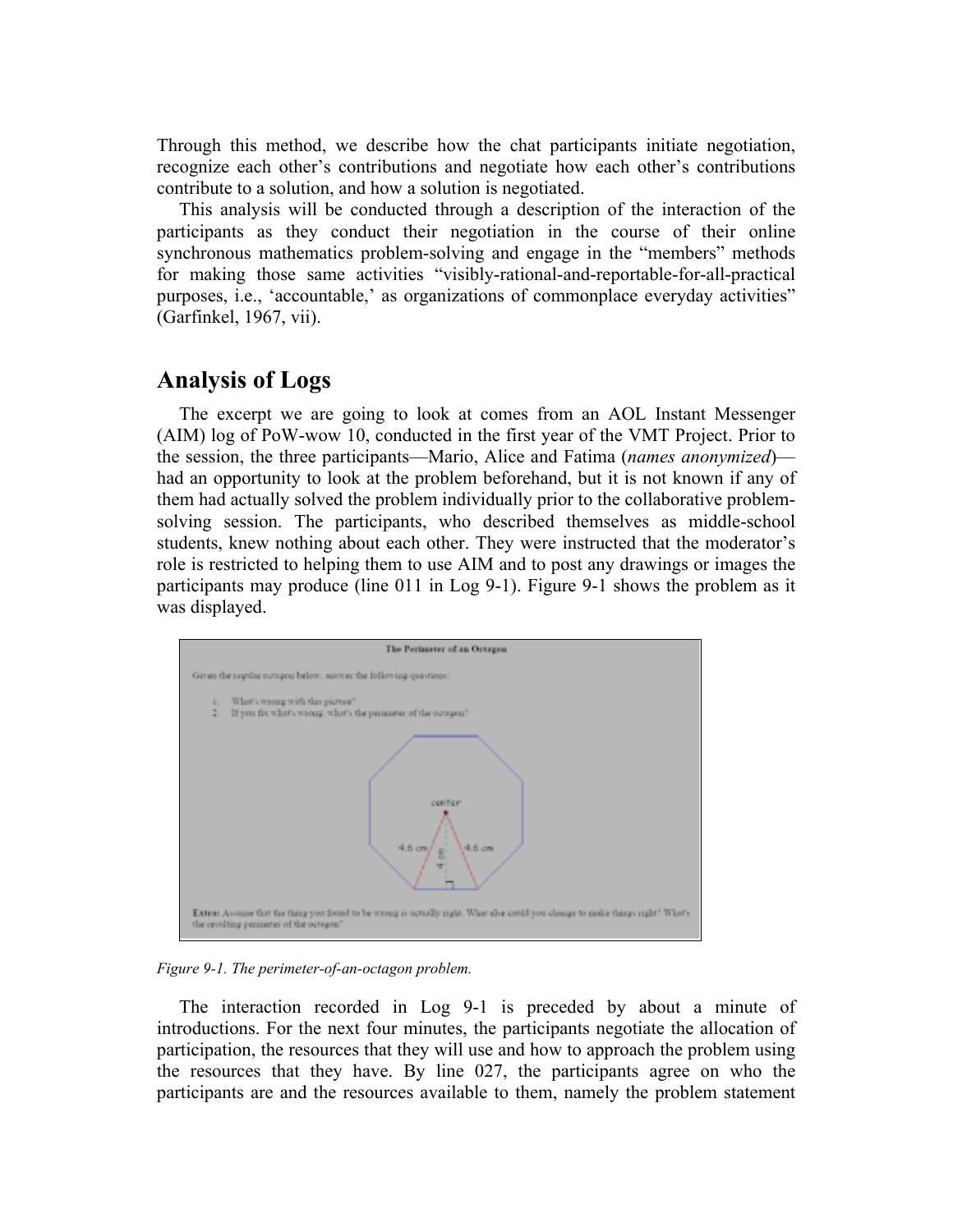and its accompanying picture, but they are not agreed on the approach to the problem.

| 010<br>Alice (7:01:05 PM):    | Is this everyone?                                                                            |
|-------------------------------|----------------------------------------------------------------------------------------------|
| 011                           | MFPowwow (7:01:15 PM): If you create a picture that you would like to share with your group, |
|                               | you can mail it to powwow or you can make a direct connection with me.                       |
| MFPowwow (7:01:24 PM):<br>012 | This is everyone tonight.                                                                    |
| 013<br>Alice (7:01:36 PM):    | ok                                                                                           |
| Alice (7:02:04 PM):<br>014    | $SO$                                                                                         |
| 015                           | MFPowwow (7:02:12 PM): So you"ve all seen the problem. If you"ve got any ideas, now"s the    |
| time to start. $:-)$          |                                                                                              |
| 014<br>Alice (7:02:29 PM):    | 0k                                                                                           |
| Alice (7:02:38 PM):<br>017    | Anyone have a pic?                                                                           |
| Mario (7:02:58 PM):<br>018    | Just the one with the problem statement                                                      |
| 019<br>Alice (7:03:17 PM):    | lol                                                                                          |
| 020<br>Mario (7:03:25 PM):    | Should we label some points?                                                                 |
| Mario (7:03:56 PM):<br>021    | Like, center is O                                                                            |
| Alice (7:04:04 PM):<br>022    | We could do that                                                                             |
| Mario (7:04:21 PM):<br>023    | Vertex where red line meets is, what, V?                                                     |
| Alice (7:04:38 PM):<br>024    | The center?                                                                                  |
| Mario (7:04:47 PM):<br>025    | No, down at the vertex                                                                       |
| Alice (7:04:52 PM):<br>026    | oh                                                                                           |
| 027<br>Alice (7:05:00 PM):    | That might help                                                                              |

The issue of who the participants are, is raised by Alice in line 010, responded to by the moderator, MFPowwow, in line 012 and acknowledged as settled in line 013. The issue of participants is important because posts whose intended recipients are unnamed or not clearly specified in some form or other, are directed to all the participants. Knowing who are the intended recipients of a post makes it possible to determine who among the participants is allocated participation. A post such as line 017, where Alice is asking whether a desired resource—a picture (stated as "**pic**")—is available, is directed to all the participants, and any of the participants can be expected to produce a response. Mario comes forward, establishing the availability of the desired resource by stating where it is found, namely, in the problem statement.

The visibility of the indicated resource makes it possible for the participants to now make proposals regarding how the problem solving can be approached. Mario proposes labeling some points at lines 020 and 023, providing examples of how labeling can be done. The questions of lines 020, 023 and 024 perform several functions: they attempt to coordinate where the participants ought to be orienting themselves in the problem-solving process by pointing to words in the problem formulation. They also introduce labels as new resources, which can be used for a common approach to the problem. For example, both Mario and Alice use the term "center" which can be found in the diagram (Figure 9-2) and confirm their use of the same resource.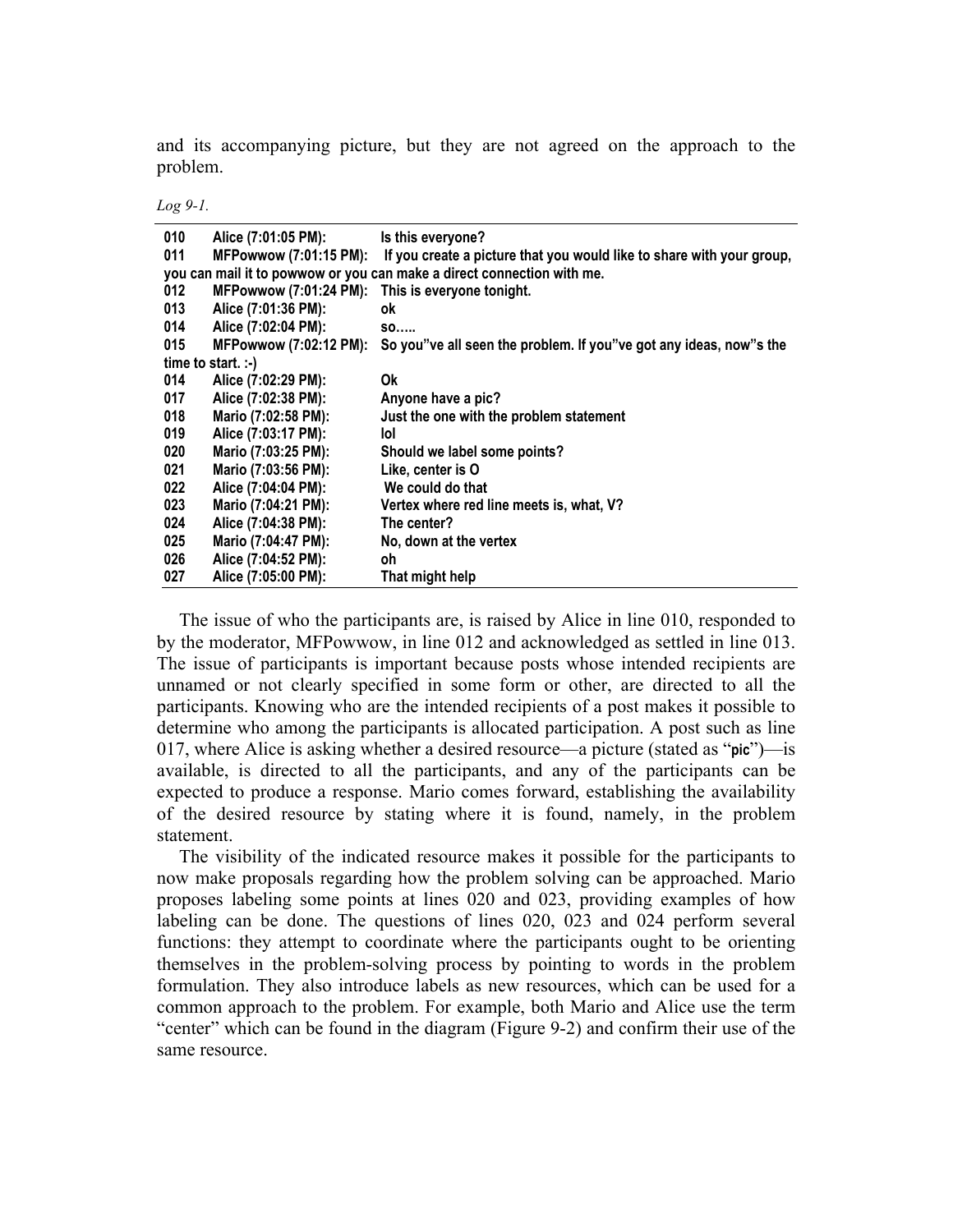

*Figure 9-2. The diagram prior to "labeling" by participants.*

*Log 9-2.*

The questions also propose candidate answers that display what the appropriate answers to the question should be. Supplying a candidate answer enables the person raising the question to show what an acceptable answer can be (Pomerantz, 1988). In this case, supplying candidate answers enables Mario to make Alice participate in labeling. It also enables Alice to get Mario to participate in the approach she starts when she asks, "**Anyone have a pic?**" in line 017. Through the use of candidate answers, participants are able to agree that the diagram is a resource that will be used in the problem solving.

The type of participation in the problem solving is also negotiated. In the process of agreeing that the diagram is a common resource, there is negotiation regarding how the diagram is to be used in the problem solving. The negotiation of participation includes agreeing in what order several approaches may be used. Thus in line 028 (Log 9-2), Alice proposes finding out what is wrong with the picture first. This proposal, if taken up, would expect Mario to stop labeling. However, Mario, instead of stopping, asks Alice to label a point.

| 028 | Alice (7:05:16 PM): | Lets find out whats wrong with the pic first.                    |
|-----|---------------------|------------------------------------------------------------------|
| 029 | Mario (7:05:20 PM): | You name where the green line meets the base                     |
| 030 | Alice (7:05:30 PM): | В                                                                |
| 031 | Alice (7:06:19 PM): | I have an idea that might help us find whats wrong with the pic. |
| 032 | Mario (7:06:30 PM): | We could use good of Pythag thm to see what BV is                |
| 033 | Alice (7:06:40 PM): | Lets not                                                         |

After participating in the labeling, Alice repeats her presentation of an alternative to labeling. The tack that Alice takes in line 031 is different from that made in line 028. By posting that she has an idea, she is proclaiming that she has an idea that she would like to be asked about. Being asked for her idea would constitute an uptake of her proposal. She is thus continuing her attempt to convince the other participants to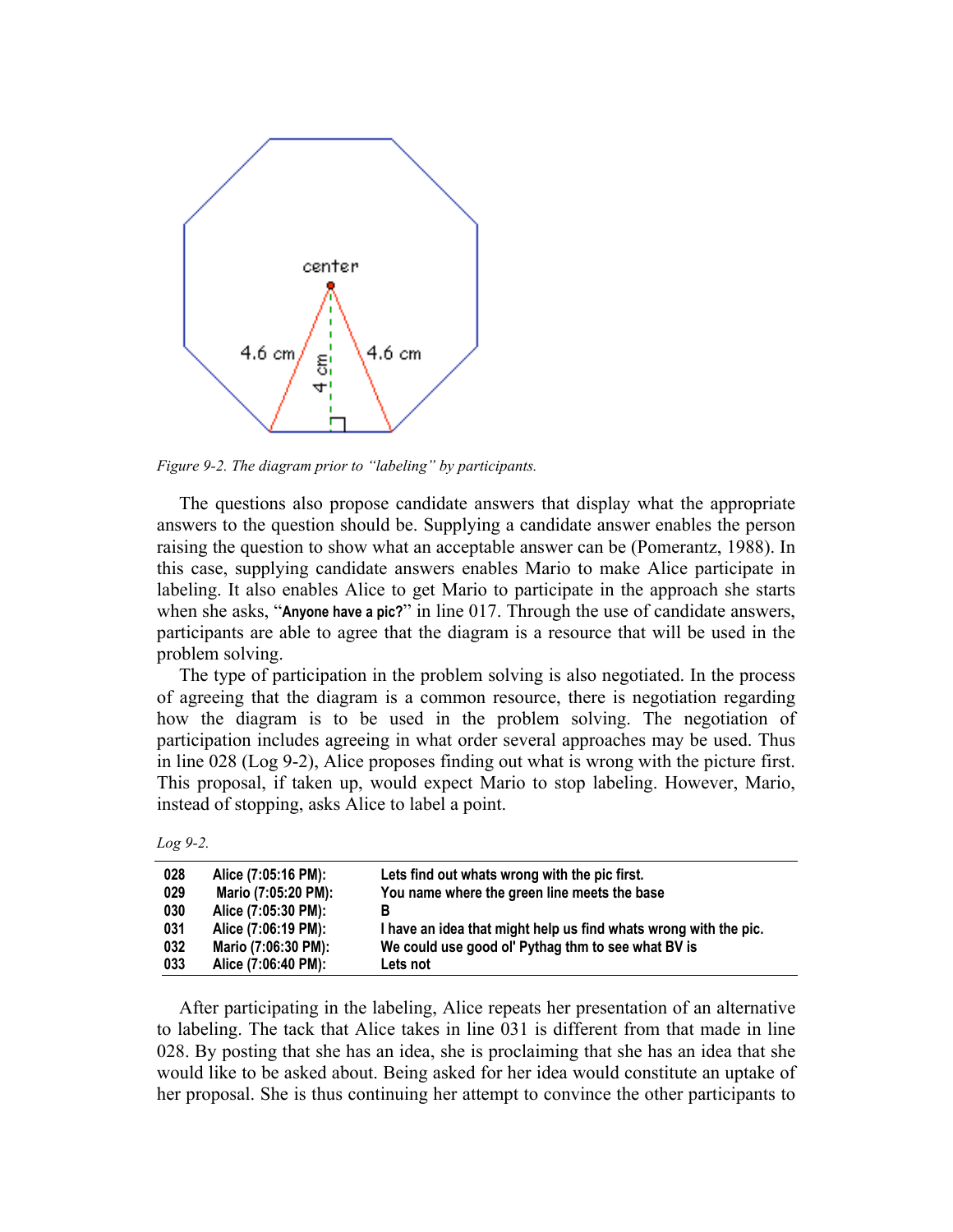use her approach first, as she proposes in line 028. But this is again not taken up as Mario proposes to use the Pythagorean Theorem together with the labels B and V to find what BV is. Alice then unequivocally opposes Mario's approach and the ensuing proposal to use the Pythagorean Theorem, by posting "**Lets not**" at line 033.

By line 033, it is established that the participants are using a common resource, a labeled diagram (Figure 9-3). While it is Alice who first brings up the possibility of using a picture as a resource by asking, "**Anyone have a pic?**" in line 017, it is Mario who initiates its labeling. By line 30 three points are labeled and all the labeling is considered complete. Subsequent postings use these labels; the chat participants use them in combinations to frame their discussions. For example, Mario proposes that the Pythagorean Theorem can be used to compute the length of BV. Through the labels, participants are able to specify which parts—initially with predefined values and later including the participant-supplied labels—of the diagram, are being referred to. Furthermore, by describing the Pythagorean theorem as "**good ol'**," Mario calls the attention of the participants to a consideration that the Pythagorean Theorem is an established method that they are familiar with. It is reasonable to claim that if the participants were labeling their own copies of the diagram, they would have had, at the end of line 30, a diagram labeled like Figure 9-3.



*Figure 9-3. The labeled diagram.*

The labeling and use of the diagram is thus an interactional achievement. While the initiative for labeling is pushed forward by Mario, the participation of the other participants is critical for its acceptance, even though that acceptance may be a grudging one. This acceptance is displayed in their subsequent use of the labels.

The attainment of agreement regarding what are acceptable to the group as common resources does not mean an end to negotiation. The same resources may be used later to produce a new proposal to oppose what is being presented as a consequence of the agreement on shared resources. The outright rejection of Mario's suggestion to use the Pythagorean theorem is such an example; its position characterizes it as Alice's defensive stance. But Mario addresses the objection and continues his approach. It is noteworthy that Alice's rejection of Mario's proposal (see Log 9-3) is not based on what has been agreed about in previous postings; she bases her argument on the problem statement, "**It states that something is wrong with the pic**."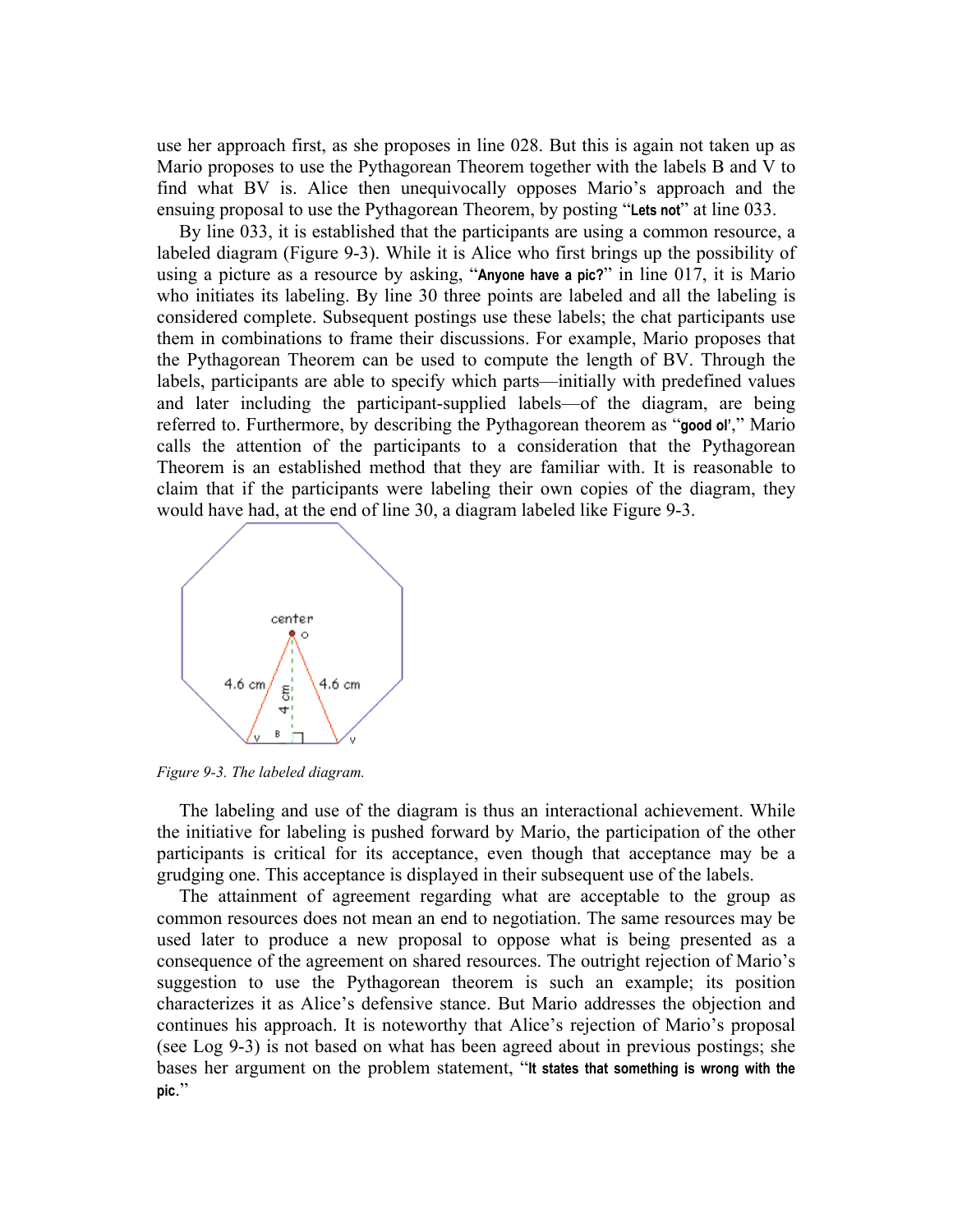*Log 9-3.*

| 034      | Mario (7:06:46 PM): | What's your idea?                                             |
|----------|---------------------|---------------------------------------------------------------|
| 035      | Alice (7:07:01 PM): | It states that something is wrong with the pic.               |
| 036      | Alice (7:07:08 PM): | so we can't find what BV is                                   |
| 037      | Mario (7:07:31 PM): | Yeah, and I think if we 'found' BV, it would be something not |
| possible |                     |                                                               |

The rejectionist stance of Alice in line 033 opens up a possible range of responses. The stance can be ignored, it can also be rejected outright or it may be taken up. The latter may lead to a reorientation of the group to Alice's approach in place of wherever the group may be. When Mario posts "**What's your idea?**" in 034, it signals an uptake: asking Alice to state her position and suggesting a new orientation toward Alice's proposal. Mario's posting at line 034 comes across as a response to Alice's line 031. Mario wants to know the resource—the idea—being held back in line 031. Furthermore, it shows Mario interrupting his own presentation to seemingly favor an uptake of Alice's idea. Alice takes the turn and uses, in line 036, the same label, "**BV**," used by Mario in line 032.

Alice now repeats, in line 035, earlier claims made at lines 028 and 031 by citing the wording of the problem. By referring to its wording, she positions herself as adopting the perspective of the problem designer and claiming what the problem designer would accept as a valid approach for solving the problem. She now states that what Mario proposes to find cannot be found based on what was said in the problem. The word "**so**" connects her present claim about the futility of finding BV to the authority of what was stated in the formulation of the problem. Lines 035 and 036 thus come across as extreme case formulations, where not finding BV has to do with the problem statement that something is "wrong with this picture" (Figure 9-1) and where not finding BV is proposed as a phenomenon "in the object or objective rather than a product of the interaction or the circumstances" (Pomerantz, 1986). Furthermore, Alice uses the inclusive word "**we**," softening a dispreferred criticism of what Mario is trying to do. The linking of the claim about BV to the wording of the problem also makes it possible for her to disagree with Mario without directly claiming that the latter is mistaken in proposing to look for BV.

The two different ways through which Alice and Mario approach the problem solving are now visible. While Mario uses labeling and builds up an argument to use the Pythagorean theorem, Alice uses the wording of the problem to argue the opposite. However, they both use the labels in orienting the participants in the problem-solving session and in their negotiating activity. An example of this takes place when Mario, in line 037, agrees with the claim of Alice by modifying his claim about BV. In response to Alice's posting that "**we can't find what BV is**," Mario posts "**Yeah, and I think if we 'found' BV, it would be something not possible**." While his use of "**I**" qualifies his subsequent claim as an opinion, the claim opens up another way to approach the problem, which is to show that a computation of BV would result in a finding that is incompatible with known parts of the problem. Mario's post thus makes it possible for the participants not to have to choose among the competing approaches exclusively.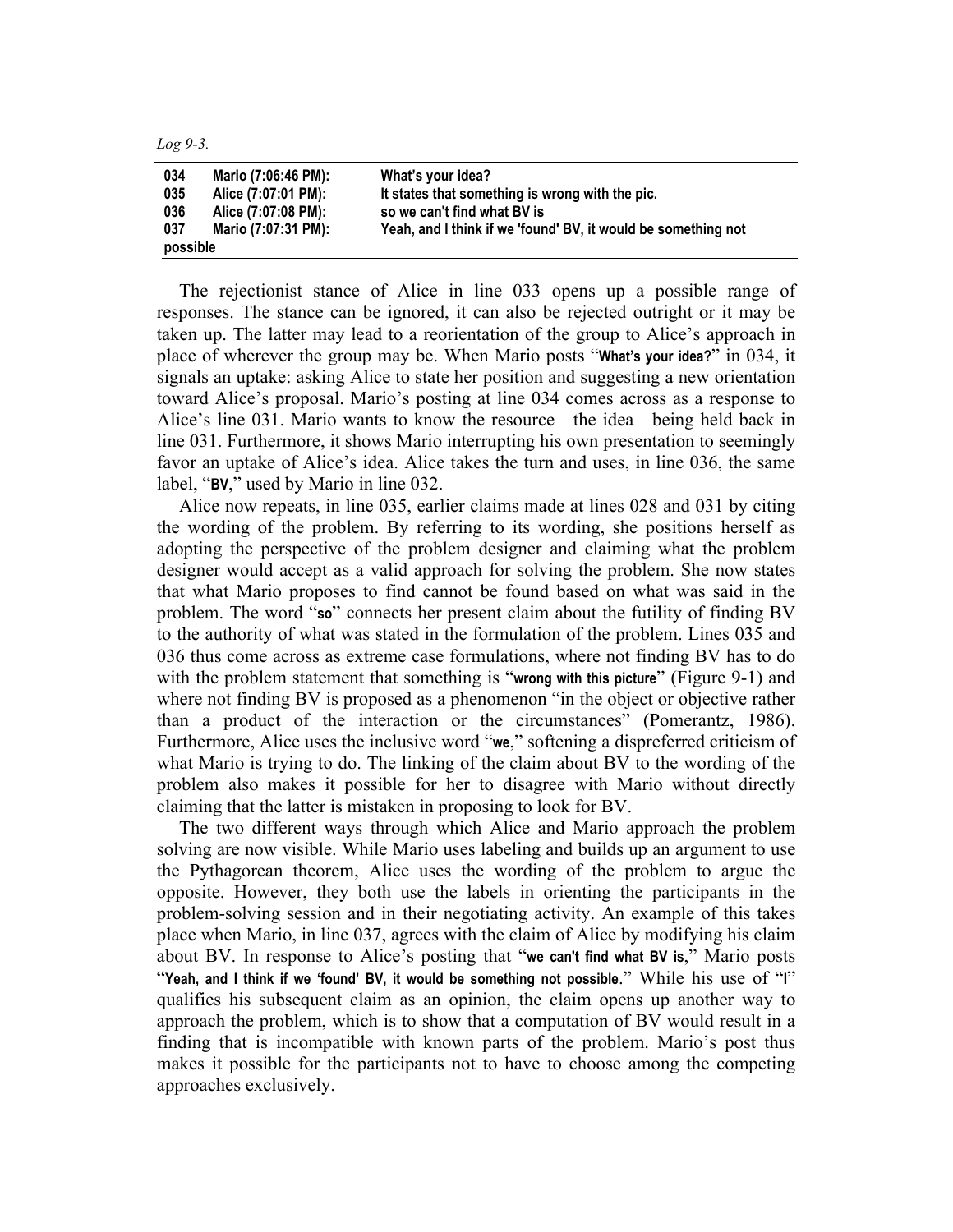Alice's claim is accepted but Mario continues using his approach (see Log 9-4). He computes for BV and then makes a claim about the picture using the term "**central angle**" in line 046.

*Log 9-4.*

| 038      | Mario (7:08:10 PM):  | $16 + BV - 2 = 21.16$                                           |
|----------|----------------------|-----------------------------------------------------------------|
| 039      | Mario (7:08:20 PM):  | $BV^2 = 5.16$                                                   |
| 040      | Alice (7:08:23 PM):  | I got it                                                        |
| 041      | Alice (7:08:29 PM):  | I know whats wrong with the pic                                 |
| 042      | Mario (7:08:31 PM):  | $BV = 2.27$                                                     |
| 043      | Fatima (7:08:44 PM): | ok. now i'm following!                                          |
| 044      | Mario (7:08:47 PM):  | That makes the base about the same as the radius                |
| 045      | Mario (7:09:01 PM):  | That can't be                                                   |
|          |                      | Alice has left the chat room. (This is a system message.)       |
| 046      | Mario (7:09:19 PM):  | Central angle would be about 60 deg, that way                   |
| 047      | Fatima (7:09:30 PM): | yes                                                             |
| 048      | Fatima (7:09:35 PM): | i see                                                           |
|          |                      | Alice has entered the chat room. (This is a system message.)    |
| 049      | Alice (7:10:05 PM):  | Sorry                                                           |
| 050      | Alice (7:10:10 PM):  | <b>Lost connection</b>                                          |
| 051      | Fatima (7:10:13 PM): | what happened?                                                  |
| 052      | Fatima (7:10:15 PM): | oh                                                              |
| 053      | Fatima (7:10:26 PM): | why does that happen so often?                                  |
| 054      | Fatima (7:10:31 PM): | nvm                                                             |
| 055      | Mario (7:10:43 PM):  | Do you have what's done so far                                  |
| 056      | Alice (7:10:51 PM):  | What did you say BV was?                                        |
| 057      | Fatima (7:11:05 PM): | 2.27                                                            |
| 058      | Mario (7:11:10 PM):  | With the numbers given, BV would be                             |
| 059      | Mario (7:11:11 PM):  | veah                                                            |
| 060      | Alice (7:11:14 PM):  | I think thats wrong                                             |
| 061      | Fatima (7:11:19 PM): | how so?                                                         |
| 062      | Alice (7:11:28 PM):  | I know whats wrong with the pic                                 |
| 063      | Mario (7:11:31 PM):  | base would be twice that                                        |
| 064      | Fatima (7:11:33 PM): | what                                                            |
| 065      | Mario (7:11:41 PM):  | 4.54 ish                                                        |
| 066      | Alice (7:11:45 PM):  | The diagnol is not 4.6                                          |
| 067      | Mario (7:11:51 PM):  | <b>Right</b>                                                    |
| 068      | Fatima (7:12:02 PM): | exactly                                                         |
| 069      | Mario (7:12:14 PM):  | Otherwise, the red lines and the base are almost an equilateral |
| triangle |                      |                                                                 |
| 070      | Alice (7:12:32 PM):  | I think this requires trig                                      |
| 071      | Mario (7:12:50 PM):  | So, one possible wrong thing is, this is really a hexagon       |
| 072      | Alice (7:12:56 PM):  | No                                                              |
| 073      | Mario (7:13:01 PM):  | <b>Right</b>                                                    |
| 074      | Alice (7:13:09 PM):  | Im talking about the triangle diagnol                           |
| 075      | Mario (7:13:11 PM):  | Let'sd stick with octagon                                       |
| 076      | Mario (7:13:24 PM):  | So we assume 4 is right                                         |
| 077      | Alice (7:13:32 PM):  | yes                                                             |

Mario continues his approach and at line 071 points out a possible wrong thing, that the octagon (Figure 9-5) is really a hexagon (Figure 9-4). If the base and the radii are the same length, then the internal triangles are equilateral. Equilateral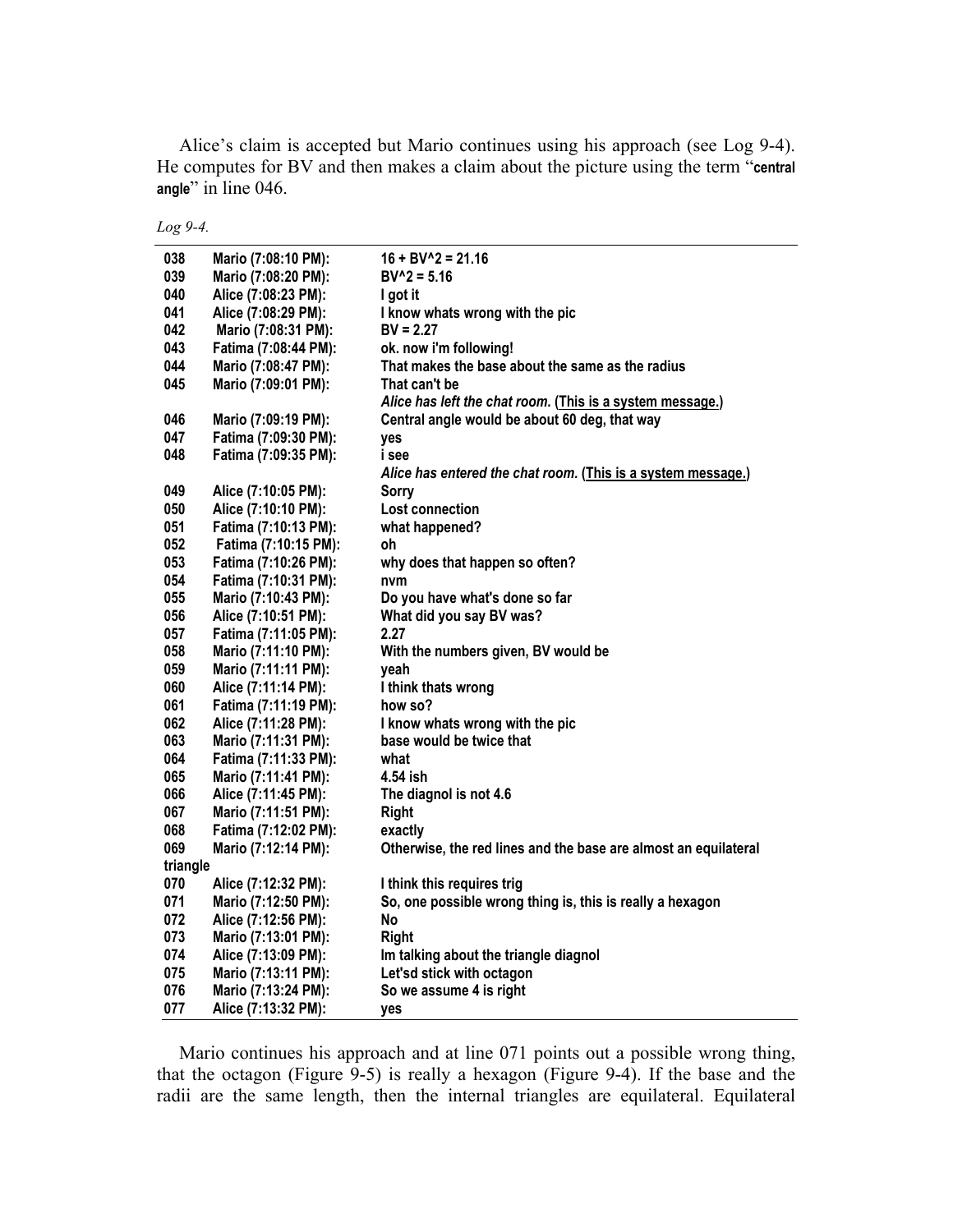triangles have three internal angles of 60°. A regular polygon with internal angles of 60° would be six-sided (hexagonal), because the 360° around the center would be divided 360°/6=60°. The internal angles of an octagon are 360°/8=45°, forming triangles whose base is smaller that the two other sides. In showing the consequence of the computation of BV, Mario demonstrates that the value of BV results in a hexagon instead of an octagon and displays a finding that is incompatible with what is stated about the problem.



*Figure 9-4. Hexagon.*



*Figure 9-5. Octagon.*

Between Mario's postings building up to the claim that the octagon may really be a hexagon, Alice repeats her claims about knowing what is wrong with the picture (lines 060 and 062) and offers the claim that the diagonal is not 4.6 (lines 066). Mario's reasoning is based on the labeled dimensions of the diagram while Alice's reasoning is based on the problem statement that there is something wrong with the picture. By implication, its listed dimensions may not be correct, thus supporting her later claim that the diagonal is not 4.6. This seeming conflict between the competing approaches to the formulation is resolved when Mario accepts her claim by posting "**Right**" at line 067 and continuing his presentation by posting line 069 which incorporates her "**diagonal is not 4.6**" and his result "**4.54 ish**" in the post "**Otherwise, the red lines and the base are almost an equilateral triangle**." The acceptance of line 069 is designed to lead to the acceptance of line 071. After Alice posts "**No**" at line 072; Mario withdraws his suggestion about the inaccuracy of the shape of the figure through lines 073 and 075, where he explicitly announces an invitation to all the participants to "**stick with octagon**" that is, assume that the figure has the correct shape. This is then followed by line 076 where he asks the participants to assume that "**4 is right**." Alice's claim that "**the diagonal is not 4.6**," is thus accepted, as that claim cannot be simultaneously true if 4 is assumed to be right.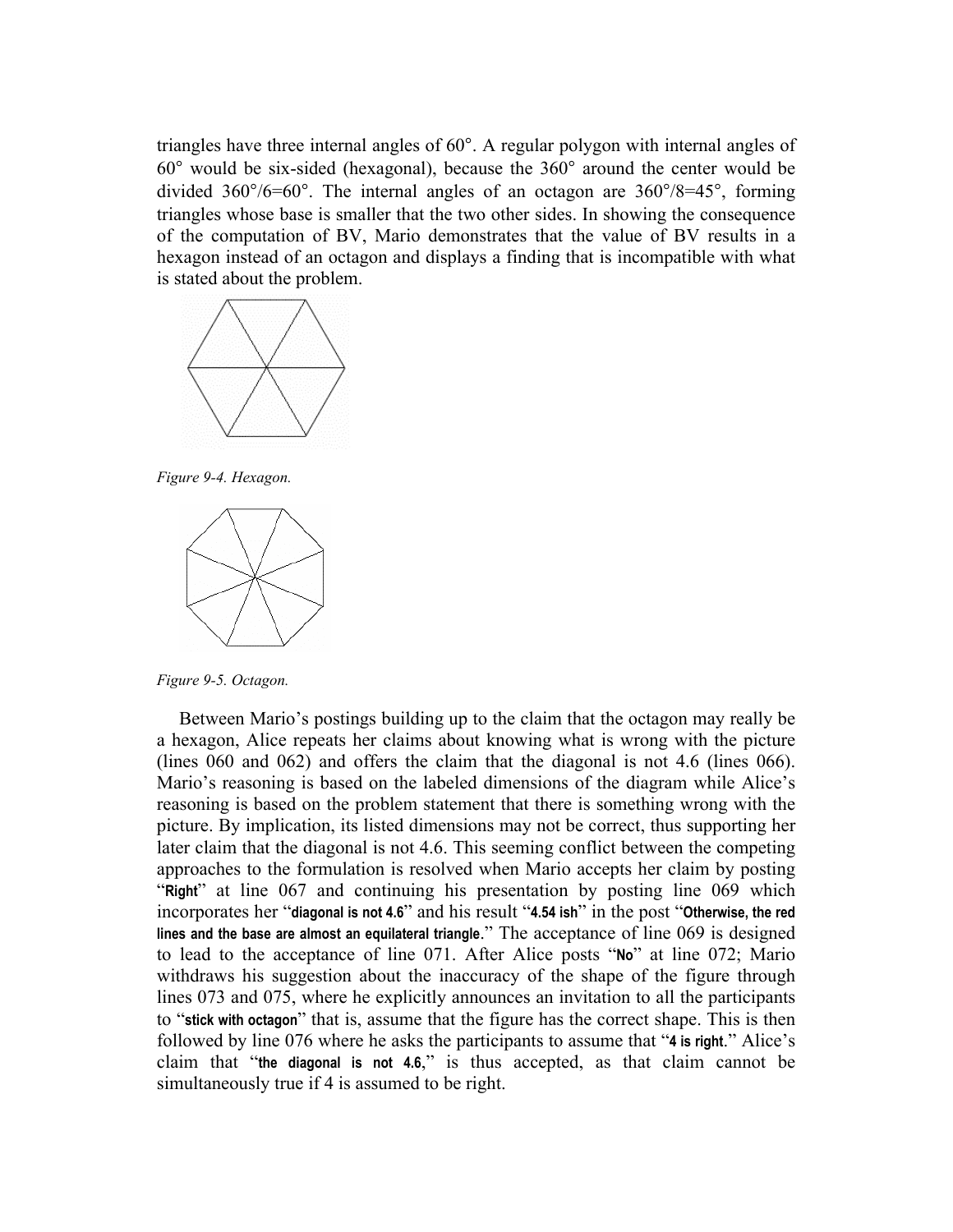Line 074 is an explanation attached to the "**No**" in line 72 and is an elaboration of Alice's line 070 posting about a possible use of trigonometry for the diagonal. However, It is instructive that Mario does not use Alice's self-repair in 074. Had he taken it up, another approach could have been started. But by taking up only the first part (line 072) of a two-part post (lines 072 and 074), as he does here, he is able to include the part of Alice's assertion, which can be taken as a rejection of line 071, and state an invitation to produce an approach worded in a form acceptable to her. Mario's new proposal "**to stick with octagon**" and "**assume 4 is right**" at lines 75 and 76 meets with Alice's "**yes**" at line 077, a token of agreement. The rest of the log after line 077 then shows the participants using the same approach to solve the other parts of the problem, confirming their agreement regarding both approach and participation in solving the rest of the problem after this contentious phase.

### **Forms of Negotiation in Chat**

#### **Negotiation in the Choice of Approach**

Lines 020 to 030 reveal Mario and Alice trying to get the ensemble to work on the problem, with each wanting the ensemble to use their approach. Mario tries to involve the other participants in labeling the diagram (lines 020, 021, 023 and 029) to set up an approach to solving the problem at hand while Alice wants them to "**find out what's wrong with the pic first**" (line 028). By line 32, there are two proposals: Alice's yet-to-be-articulated idea (line 031) and Mario's "**good ol' Pythag thm**" (line 032). While there is no visible attempt by either Mario or Alice to make their approaches work together, both are keeping track of each other's approaches. This mutual tracking is made visible in line 036 when Alice claims, "**so we can't find what BV is**" and in line 037 when Mario agrees with Alice when he posts "**Yeah, and I think if we 'found' BV, it would be something not possible***.*" While both Mario and Alice appear resolved to use only their own approach as the exclusive approach which should be used by the whole group, and act accordingly, they come up with the same conclusion by using the resources that they marshal separately, present separately, but finally use cumulatively. This cumulative use is made possible by their mutual attention to each other's separate but simultaneous presentation of their own approaches. The timing of these postings also plays a part in these mutual uptakes.

#### **Negotiation in the Choice of Sequence of Approaches**

Group members may have their individual approaches to the problem. These individual approaches surface in the interaction if group members consider them relevant to the task. There is visible contention for which approach can be used first. Mario reveals his approach first, but later, participants are made aware of another possible approach when, in line 028, Alice posts "**Lets find out whats wrong with the pic first**"—proposing that another task be done prior to the labeling being done at the present. The unequivocal opposition of Alice (made visible in line 033's "**Lets not**") to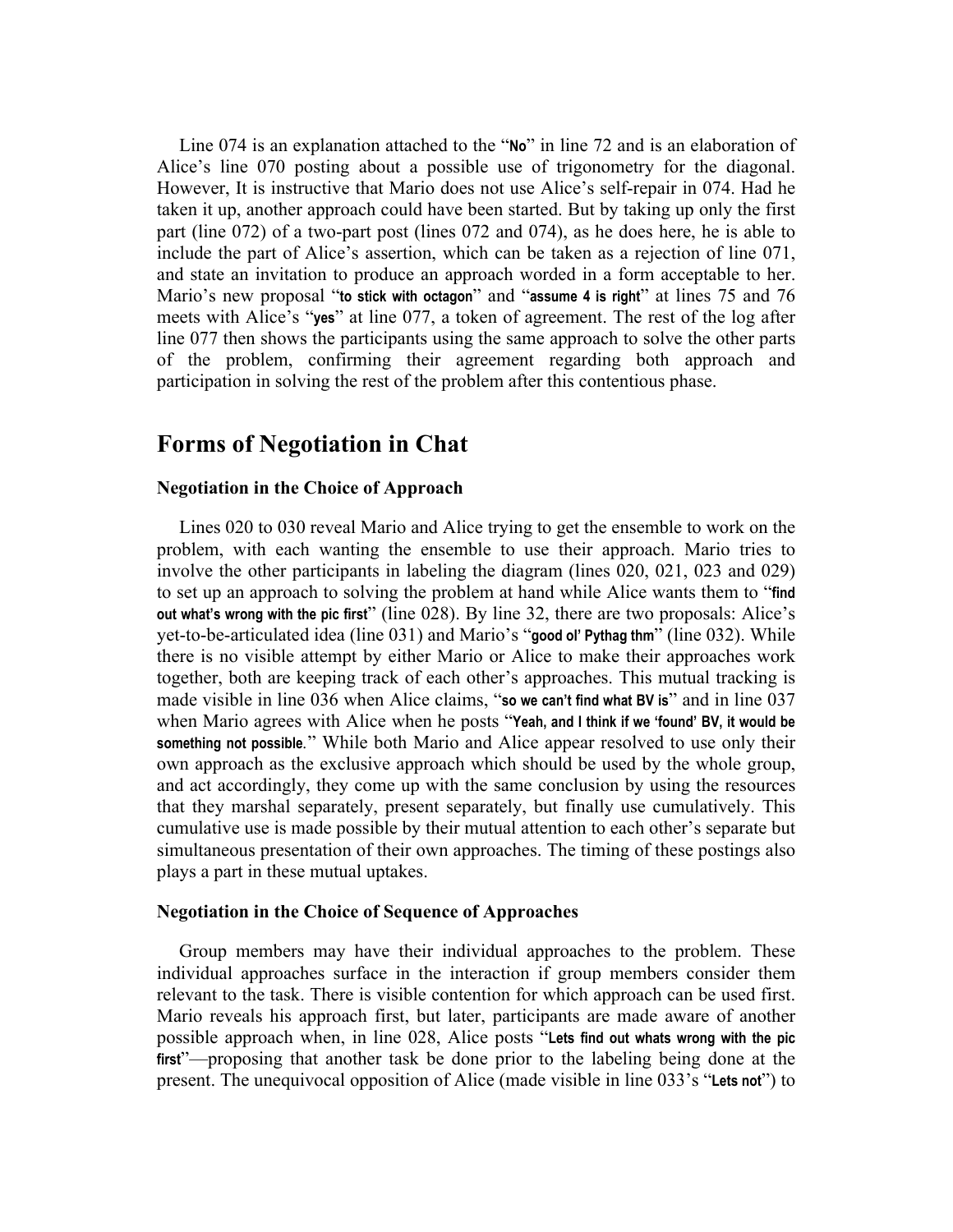Mario occurs after the latter proposes a claim made on the basis of the labels made prior to line 032. Alice proposes the exact opposite of the claim in line 036. There is a shift however here, because the direct claim that the group "**find out whats wrong with the pic first**" which would make Mario approach come later, is changed to a claim about finding what's wrong with the picture, and pointing out that the results from Mario's approach would not work. Thus, by subtly dropping the demand to let the group use her approach first before labeling and using the same labels proposed by Mario, Alice is able to get Mario to stop his presentation to take up her proposal, and state a conclusion consistent with the claim being made by Alice.

While both participants try their approaches without a visible attempt to contribute to each other's approaches, both Mario and Alice remain attentive to each other's postings. For instance, we see Mario stopping to ask Alice in line 034, and in the process creating an opening for the latter to present a proposal. Alice then points to a drawing, a resource preexistent to the resource created by Mario. This technique to appeal to a preexisting resource is repeated in another section of this excerpt, in line 066, when Alice claims that "**The diagnol is not 4.6**." This posting refers to either of two red lines in the drawing (Figure 9-2). The value 4.6 associated with the red lines is associated to the "**diagnol**" in line 066 and is made to contradict Mario's claim that it is **".54 ish**." However, similar to what happened in line 037, Mario accepts the claim and puts the claim within his own explanation. By making pauses in his own presentation, Mario is able to proceed with his approach by incorporating Alice's claims. Both proponents raise the priority of their respective approaches by invoking justifications that claim more than they initially try to prove, typically by including claims made by competing approaches. While neither Mario nor Alice is able to establish a clear priority that either of their approaches can be completely tried out first, by taking sections of each other's approaches, they come up with postings where they agree. They agree that BV cannot have a value which is consistent with known labels of the problem's diagram and that they can assume that the label "4" is right.

#### **Negotiation in the Contribution to Unfolding a Particular Approach**

While approach proponents do not seem to try to reconcile their approaches, there are attempts to elicit support from other participants. This support is solicited without a presentation of an overall goal to which the components of an approach contribute. Mario's invitation to label some points is not preceded by an explanation of how the labeling can contribute to the problem-solving; Alice's approach, which starts with a claim that there is something wrong with the picture, does not offer a workable strategy for finding out what indeed is wrong with the picture, but she does invite the others to ask her about her idea by claiming that she has an idea.

It may well be that labeling may be a way of orienting the participants. The plan to use the Pythagorean theorem is clear only after the labels have been put in. This overall goal is only gradually revealed in the unfolding of the interaction. It may well be the case that both Mario and Alice are merely exploring the problem space and do not have an explicit overall proposal that they can present to the whole ensemble. For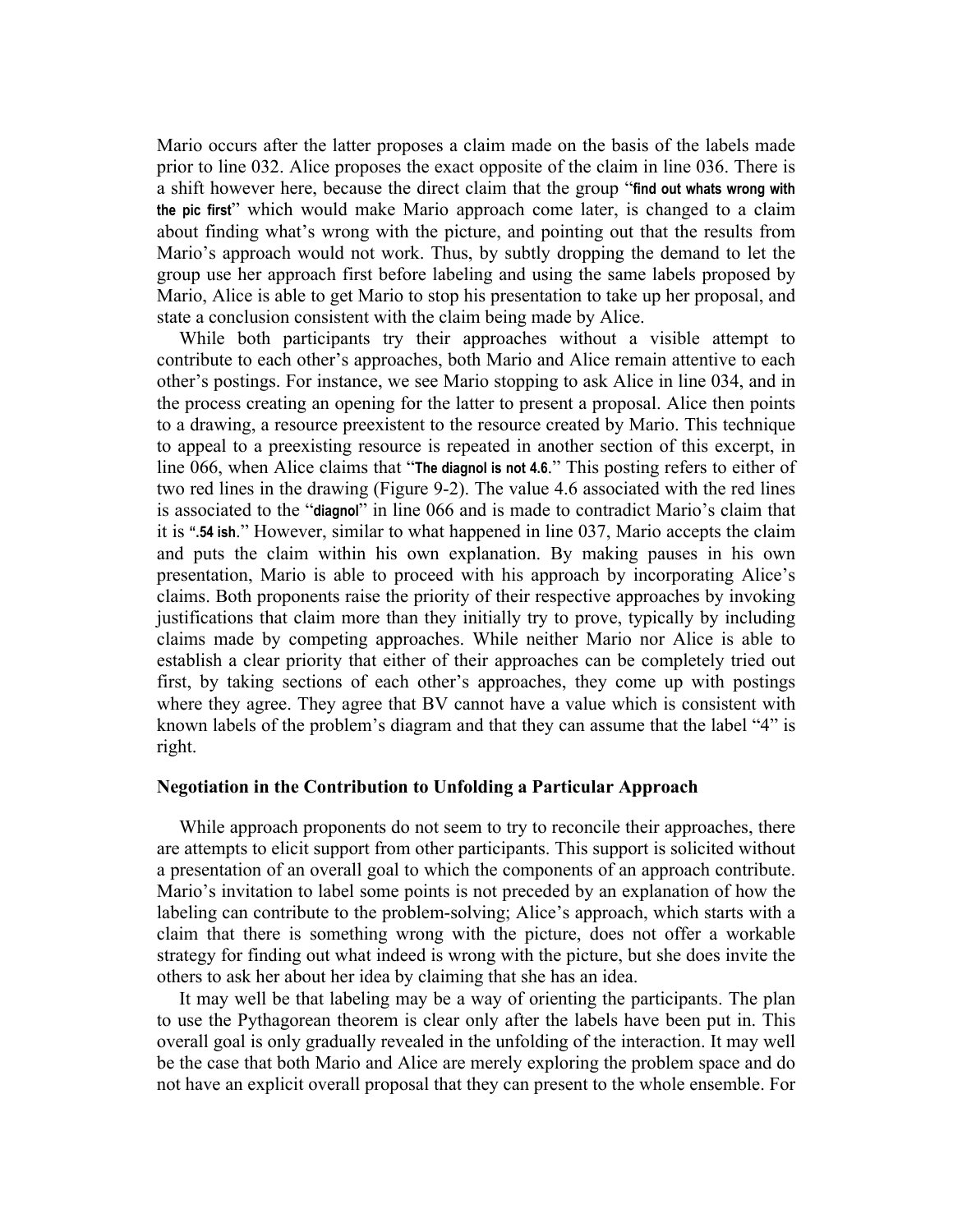their individual explorations to go farther, each tries to "recruit" participants to push the exploration along. This recruitment is seen in Mario's postings, which call on the participants to supply labels to parts of the diagram that Mario is indexing. Similarly, Alice brings up a proposal to find out "**whats wrong with the picture**" and then presents her idea that "**we can't find what BV is**." Mario agrees with Alice's idea and then proceeds to find a value of BV and concludes with line 046, which shows his approach that demonstrates "**Central angle would be about 60 deg, that way**." Mario thus contributes to Alice's method to show that there is something wrong with the picture.

The participants use each other's postings to develop a point of view which changes the direction of the initial posting, contributes to the unfolding of the other's approach and presents another picture for the consideration of the other participants. A new sense of the problem makes its appearance and becomes part of the joint meaning available to the participants.

#### **Changing Modes of Participation and Negotiation**

While participants involve other participants in the proposals that each individually puts forward, agreement is not reached by convincing other participants to adopt the proposals they advance. Agreement is achieved by including parts of claims made by others in competing proposals. Agreement is attained not by posting the result of a zero-sum approach that points out that a proposal is completely wrong, but by the appearance of a post which includes components of the other's proposal.

For example, it is instructive that Alice does not, at any point in the interaction, disagree with the computations of Mario, though she takes issue with the consequences of those computations. Neither does Mario take Alice to task for not offering any argument in favor of the claim that something is wrong with the picture. A consequence of Alice's claim is that none of the pre-defined labels can be trusted. Both Mario and Alice initially predict what they think would be the findings from their respective approaches. The "**BV**" which Alice claimed cannot be found in 036 is described by Mario as "**something not possible**" in line 037. When BV is computed, the resulting hexagon confirms Alice's claim that there is something wrong with the picture. Agreement is reached by incorporating the results of the competing approach into a conclusion of a proposal being unfolded. When these incorporations are made, there is no visible objection from the proponent of the competing approach, whose result is appropriated by the other approach. There is no objection from Alice when Mario claims that even if BV were to be found, it would be a value that is not possible. Similarly, there is no objection from Mario when Alice claims that the diagonal is not 4.6, a finding which is consistent with Mario's result that the representation is more like a hexagon than an octagon.

#### **Member Methods for Negotiation**

Participants negotiate when there are competing proposals that appear in their problem-solving interaction. As proposals are advanced, they may be accepted, rejected or ignored. Acceptance is shown in an uptake of the resources offered by the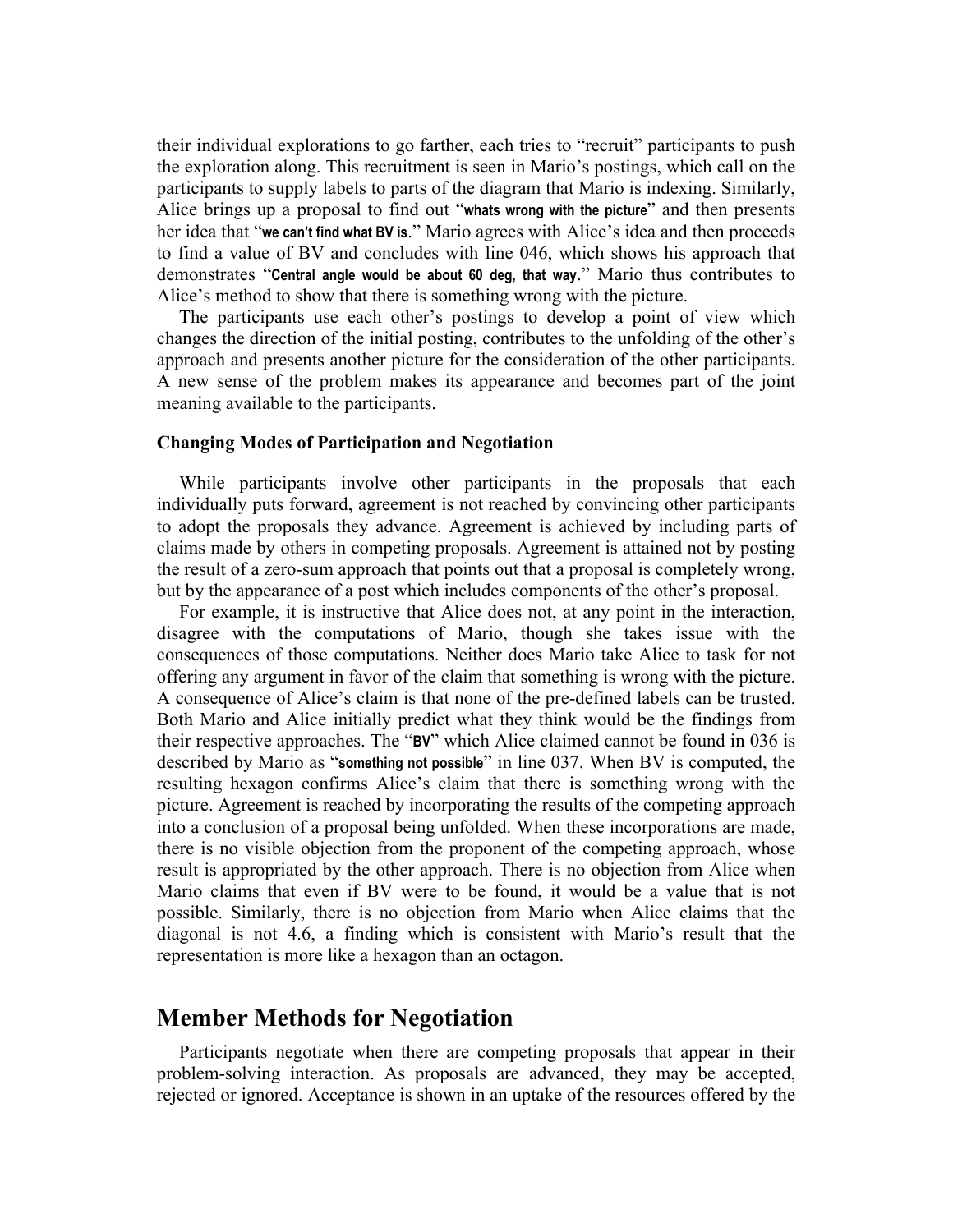proponent of the proposal. The participants use these resources in similar or compatible ways. Acceptance thus means that the participants build on each other's postings and co-construct their framing of the problem, crafting their solution or assessing the adequacy of their proffered solution.

In the face of rejection, participants may adopt other strategies to change the allocation of participation. The spurned proponent may recycle the proposal or post an alternate message, which claims to have some idea that would shed light on the group activity. However, this alternate message would require the other participants to ask the rejected proponent to reveal the idea. If this ploy works, then a counterproposal may arise and begin another cycle of exchanges. If a proposal is ignored, its proponent may decide to go along with the other proposal, or present a new proposal, or lurk.

These member methods may not appear different from negotiation in a face-toface setting, since acceptance, rejection or indifference can be communicated through postings as well as through talk. However, in chat acceptance, rejection or indifference may not appear immediately after the proposals to which they would be paired if the interaction were face-to-face. This makes it possible for participants who would otherwise be in an impasse to select parts of a long series of related postings that they can append to their own postings to break an impasse and thereby produce agreement. Thus we find Mario selectively appropriating the postings of Alice and including them in his own presentation. Similarly, we find Alice using the labels instigated by Mario in making her own contrary claims regarding the reliability of labels. After these appropriations, the interaction continues to another issue.

Participants recognize agreement when they post tokens of agreement in reaction to other participant's postings. Prior to these tokens of agreement, participants show that they are aware that there is some problem, that a solution has to be found, that the solution has to be implemented. The awareness of a problem is expressed in postings that supply additional resources to help frame the problem. For Mario, these additional resources are in the form of labels that eventually frame the problem as a type that can be solved using the Pythagorean theorem. For Alice, labeling is not as consequential since there is something wrong with the picture and by implication, the predefined labels are suspect. Mario proposes a solution which is based on the application of the Pythagorean theorem while Alice proposes a solution which ultimately assumes that one of the labels is not correct, and she chooses that the diagonal is not 4.6. Mario, in proposing the Pythagorean theorem, puts forward an approach that the participants are assumed to be familiar with, while Alice proposes her approach based on the problem-designer's formulation that there is something wrong with the picture.

We also note that the participants try to negotiate the order in which varying approaches may be applied to the problem at hand. Both Mario and Alice try to get the other participants to apply their approaches first. Both of them do not criticize each other's approaches and work independently of each other until such a time when either uses some resource produced by the other to advance her own approach. Thus, Alice uses the labeling "BV" that Mario first used to point out how the latter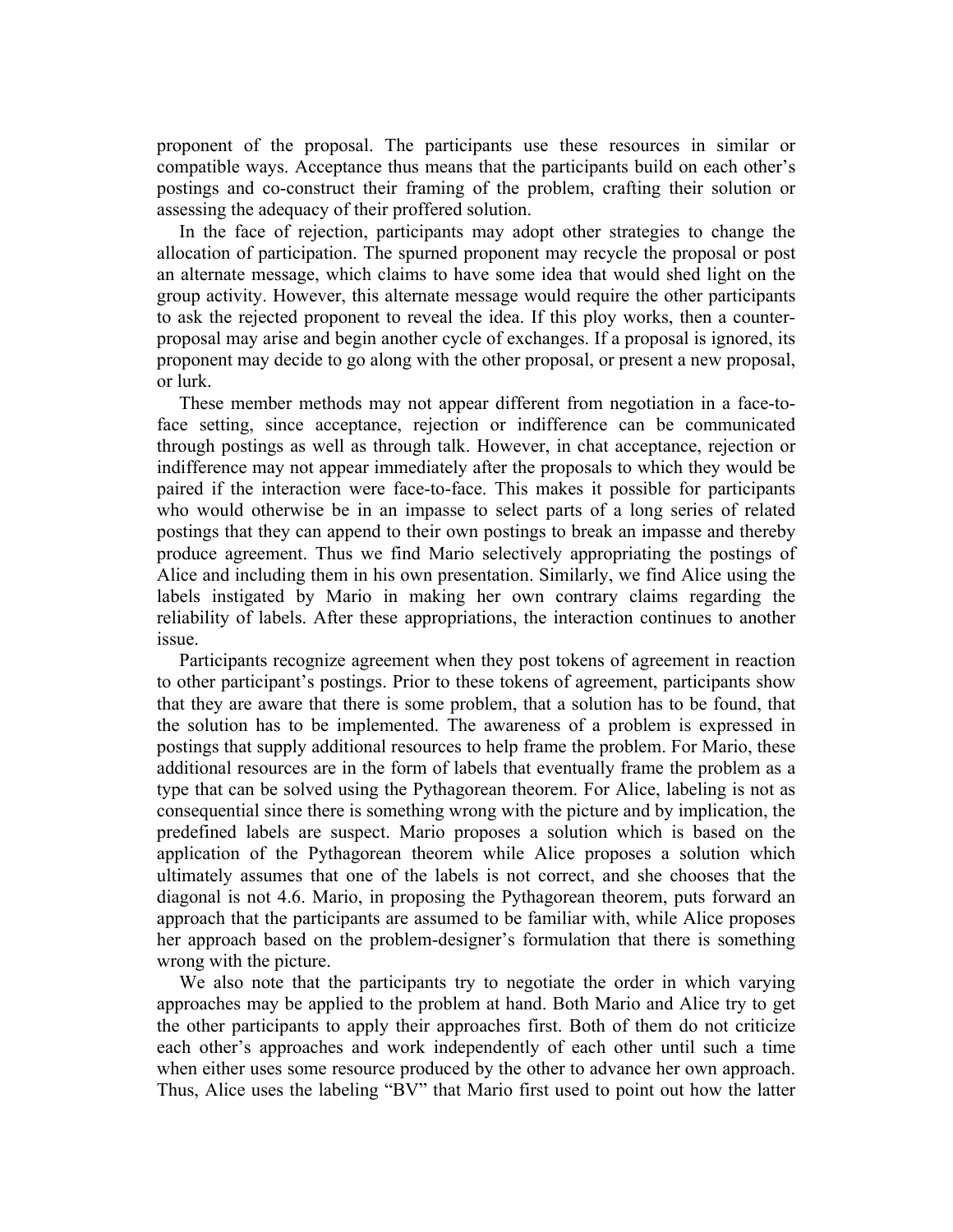cannot produce a correct result from the latter's approach. Mario, in return, uses this claim to proceed to a computation of BV, which then produces a result, which is not directly traceable to the use of the Pythagorean theorem but rather to a set of properties associated with equilateral triangles, octagons and hexagons.

Taking these two aspects of interaction—the negotiation to agree on the approach and the negotiation to agree on the order in which the different approaches are applied—we find that the independent proposals of individual participants all fail. In spite of this, the participants agree that finding BV is either impossible or that its value would be "*something not possible*." The group participants have reached a common understanding of why this is the case. That is, they have solved the given mathematical task as a group. The group problem-solving session is then able to continue on the basis of the points thus agreed on.

If one conceives of the problem solving as the effort of individuals, then one would predict a strong likelihood that the session reviewed in this chapter would break down. Two strong willed students brought incompatible approaches to the given task, and each vigorously resisted the approach of the other. However, through the processes of negotiation analyzed here, the differences were resolved in a productive way that led to a solution of the problem and a continuation of the interaction. The resolution of difference did not take place through a vote among preexisting personal opinions, compromise, bargaining or consensus, but through a subtle and selective building of each participant's proposals upon the up-take of the other participant's proposals. A shared framing of the problem—or a joint problem space—was co-constructed through the inter-animation of alternative perspectives on the problem. Through fine-grained analysis of the chat log, it was possible to characterize various interactional methods that were employed by the group to achieve a productive inter-animation.

The excerpt that was analyzed can be seen to have been driven forward by the interactive moves between participants, motivated by their different perspectives. From a methodological viewpoint, it is important to note that the driving force is not the individuals as agents, but the tension between them. The math solution does not arise directly from the mental representations of the individual students, but from the group effort to respond to the conflicting differences and from the interplay between the participants. Of course, the brains of each student were necessary to interpret the group meanings created in the interaction and to articulate the utterances that were posted in the chat in response to the on-going discourse, but the problem framing, the joint problem space, the solution path, the meaning making all took place at the group level in the visible, persistent chat.

What can be said about learning in this case study? If we talk about the group learning—having followed a path to that solution and having arrived at an understanding of the solution of the problem—then we can say that the group learning was driven by the process of interactively resolving the differences of proposed approaches. If, further, we assume that the individual students learned something from the experience, we can say they did so by "individuating" the group lesson, making it their own and integrating it into their personal understanding, where it can serve as a set of resources for future mathematical discourses (including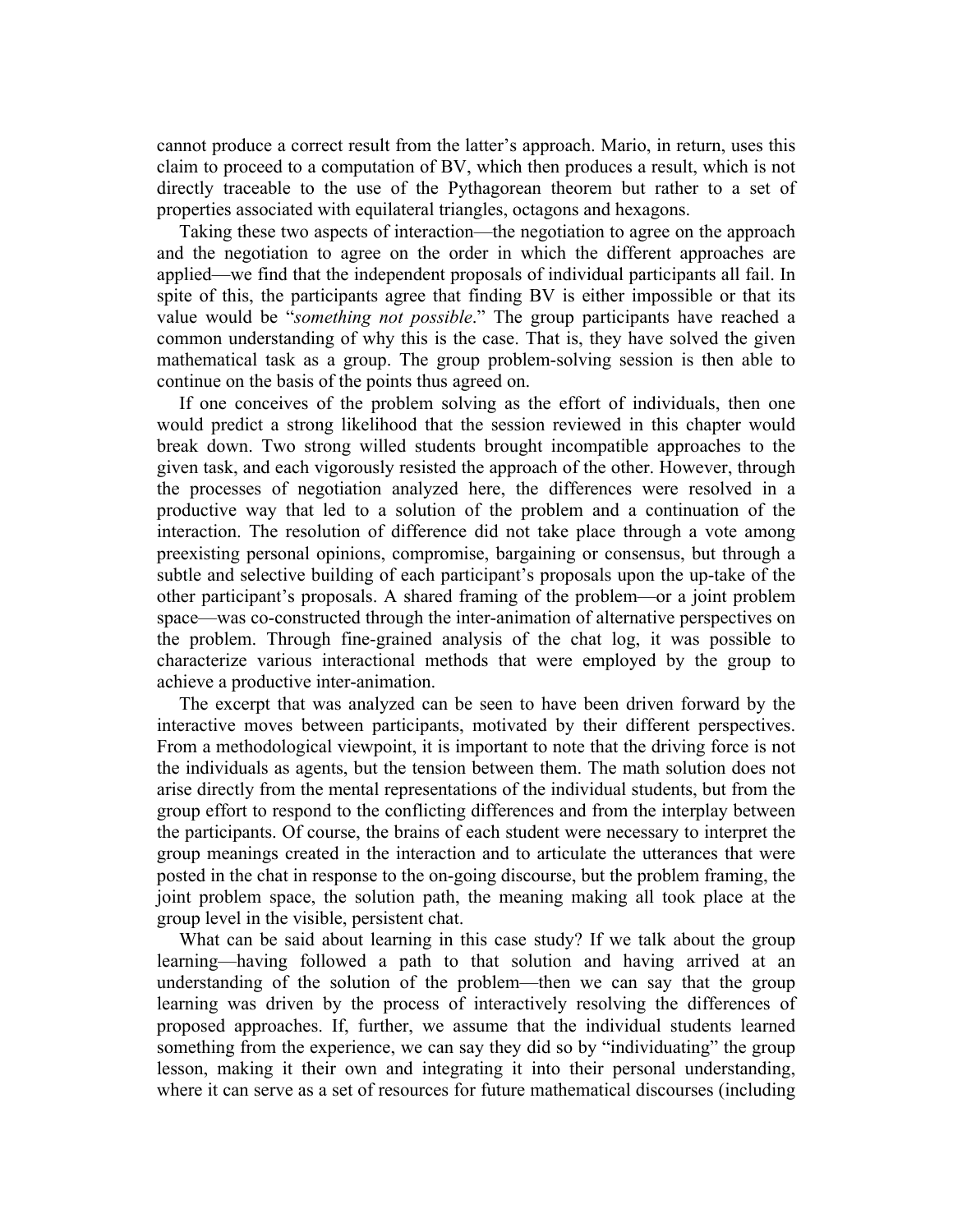internal discourses of thought). Because the effort to resolve differences in the chat discourse kept both Alice and Mario focused on the proposals of the other, it is likely that they will each internalize something of their opponent's perspective. In this sense, their individual learning will be driven by the confrontation with a perspective that conflicted with their own. Experiences like these lead to our ability to learn on our own by reading and even by thinking about perspectives that conflict with our own initial ideas. Thus, analysis of this case study seems to provide insight into grand theories of individual and collaborative learning through cognitive conflict and inter-animation of perspectives as driven by the resolution of differences.

### **References**

- Baker, M., & Lund, K. (1997). Promoting reflective interactions in a CSCL environment. *Journal of Computer Assisted Learning, 13*, 175-193.
- Barros, B., & Verdejo, M. F. (2000). Analysing student interaction processes in order to improve collaboration. The degree approach. *International Journal of Artificial Intelligence in Education, 11*, 221-241.
- Beers, P. J., Boshuizen, H. P. A. E., & Kirschner, P. A. (2003). *Negotiating shared understanding in collaborative problem solving.* Paper presented at the 10th EARLI Conference, Padova, Italy.
- Daft, R. L., & Lengel, R. H. (1986). Organizational information requirements, media richness and structural design. *Management Science, 32*(5), 554-571.
- Dennis, A. R., & Valacich, J. S. (1999). *Rethinking media richness: Towards a theory of media synchronicity.* Paper presented at the Thirty-Second Annual Hawaii International Conference on System Sciences, Maui, Hawaii.
- Firth, A. E. (1995). *The discourse of negotiation: Studies of language in the workplace*. Oxford, UK: Pergamon.
- Garfinkel, H. (1967). *Studies in ethnomethodology*. Englewood Cliffs, NJ: Prentice-Hall.
- Glenn, P., Koschmann, T., & Conlee, M. (1999). Theory sequences in a problem-based learning group: A case study. *Discourse Processes, 27*, 119-133.
- Herring, S. C. (2001). Computer-mediated discourse. In D. Tannen, D. Schifrrin & H. Hamilton (Eds.), *Handbook of discourse analysis*. Oxford, UK: Blackwell.
- Kirschner, P. A., Buckingham Shum, S. J., & Carr, C. S. (Eds.). (2003). *Visualizing argumentation: Software tools for collaborative and educational sense-making*. London, UK: Springer Verlag.
- Kock, N. (2001). Compensatory adaptation to a lean medium: An action research investigation of electronic communication in process improvement groups. *IEEE Transactions On Professional Communication, 44*(4), 267-285.
- Kock, N. (2004). The psychobiological model: Towards a new theory of computer-mediated communication based on darwinian evolution. *Organization Science, 15*(3), 327-348.
- Kock, N. (2005). Media richness or media naturalness? The evolution of our biological communication apparatus and its influence on our behavior toward e-communication tools. *IEEE Transactions On Professional Communication, 48*(2), 117-130.
- Koschmann, T. (Ed.). (1996). *CSCL: Theory and practice of an emerging paradigm*. Hillsdale, NJ: Lawrence Erlbaum Associates.
- Lave, J., & Wenger, E. (1991). *Situated learning: Legitimate peripheral participation*. Cambridge, UK: Cambridge University Press.